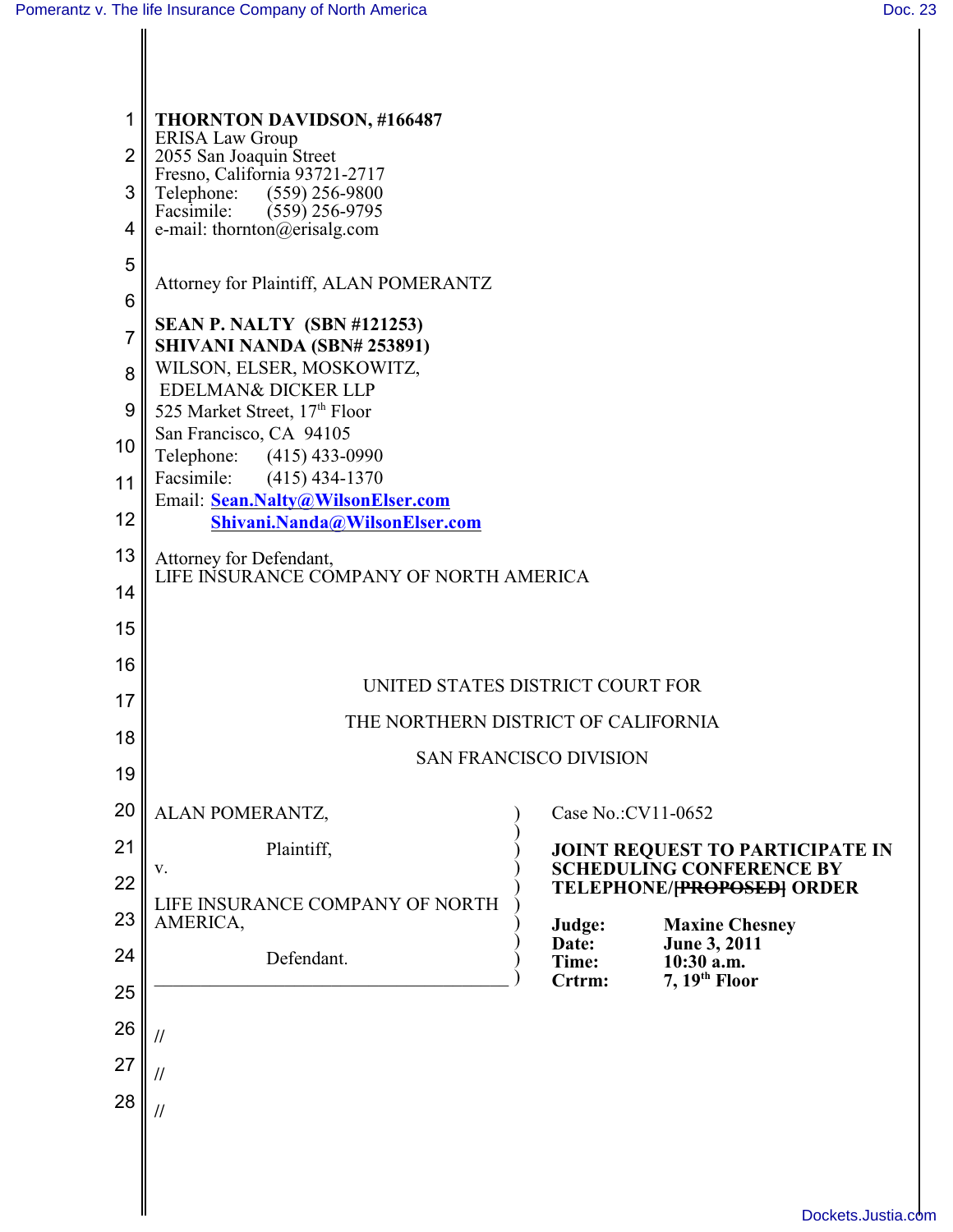| 1        | Thornton Davidson, counsel for plaintiff ALAN POMERANTZ, and Sean Nalty, counsel for                   |                                                                                       |                                                         |  |  |  |
|----------|--------------------------------------------------------------------------------------------------------|---------------------------------------------------------------------------------------|---------------------------------------------------------|--|--|--|
| 2        | Defendant LIFE INSURANCE COMPANY OF NORTH AMERICA, hereby jointly request to                           |                                                                                       |                                                         |  |  |  |
| 3        | participate in the initial Scheduling Conference in this matter by telephone. This request is made for |                                                                                       |                                                         |  |  |  |
| 4        | the following reasons:                                                                                 |                                                                                       |                                                         |  |  |  |
| 5        | 1.<br>The Scheduling Conference is scheduled for June 3, 2011 at 10:30 a.m. in Courtroom               |                                                                                       |                                                         |  |  |  |
| 6        | 7, before the Honorable Maxine Chesney.                                                                |                                                                                       |                                                         |  |  |  |
| 7        | 2.                                                                                                     | Counsel for the parties have prepared and filed the Joint Scheduling Report           |                                                         |  |  |  |
| 8        | 3.                                                                                                     | This request to appear by telephone is made because Plaintiff's counsel maintains his |                                                         |  |  |  |
| 9        | office in the City of Fresno, California, a distance of approximately 200 miles from                   |                                                                                       |                                                         |  |  |  |
| 10       | the courthouse.                                                                                        |                                                                                       |                                                         |  |  |  |
| 11       | IT IS SO STIPULATED.                                                                                   |                                                                                       |                                                         |  |  |  |
| 12       |                                                                                                        |                                                                                       |                                                         |  |  |  |
| 13       | May 20, 2011<br>Date:                                                                                  |                                                                                       | <b>ERISA LAW GROUP LLP</b>                              |  |  |  |
| 14       |                                                                                                        | By:                                                                                   | /s/ Thornton Davidson                                   |  |  |  |
| 15       |                                                                                                        |                                                                                       | THORNTON DAVIDSON, #166487<br>Attorney for Plaintiff,   |  |  |  |
| 16       |                                                                                                        |                                                                                       | Alan Pomerantz                                          |  |  |  |
| 17       |                                                                                                        |                                                                                       |                                                         |  |  |  |
| 18<br>19 | May 20, 2011<br>Date:                                                                                  |                                                                                       | WILSON, ELSER, MOSKOWITZ,                               |  |  |  |
| 20       | EDELMAN & DICKER LLP                                                                                   |                                                                                       |                                                         |  |  |  |
| 21       |                                                                                                        |                                                                                       | /s/ Sean P. Nalty<br><b>SEANP.</b><br><b>NALTY</b>      |  |  |  |
| 22       |                                                                                                        |                                                                                       | <b>SHIVANI NANDA</b><br><b>Attorneys for Defendants</b> |  |  |  |
| 23       |                                                                                                        |                                                                                       | LIFE INSURANCE<br>OF NORTH AMERICA                      |  |  |  |
| 24       |                                                                                                        |                                                                                       |                                                         |  |  |  |
| 25       |                                                                                                        |                                                                                       |                                                         |  |  |  |
| 26       |                                                                                                        |                                                                                       |                                                         |  |  |  |
| 27       |                                                                                                        |                                                                                       |                                                         |  |  |  |
| 28       |                                                                                                        |                                                                                       |                                                         |  |  |  |
|          |                                                                                                        |                                                                                       |                                                         |  |  |  |
|          |                                                                                                        |                                                                                       |                                                         |  |  |  |
|          |                                                                                                        |                                                                                       |                                                         |  |  |  |

 $\mathsf{I}$